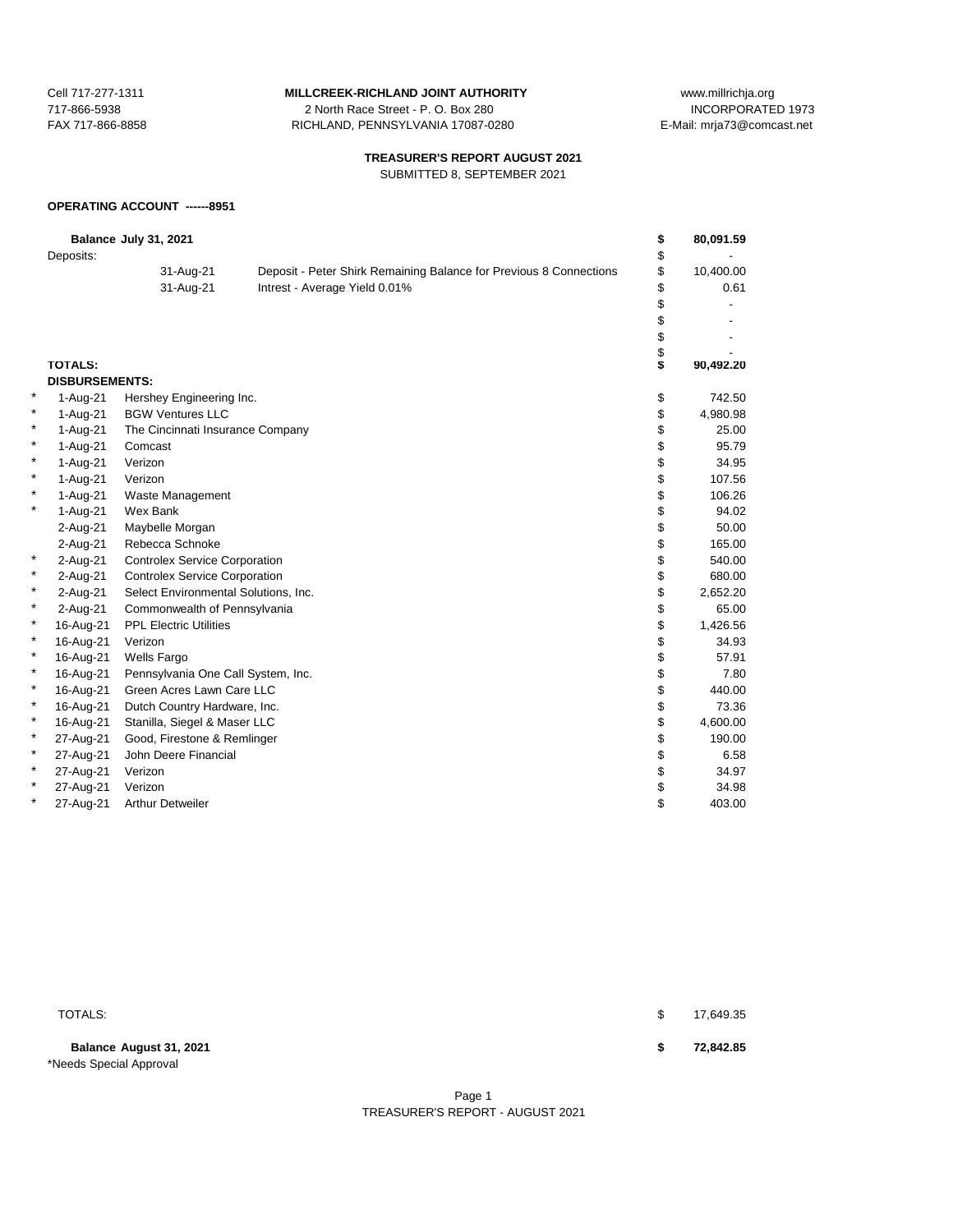# **PAYROLL ACCOUNT ------8944**

|                        | Balance July 31, 2021                        |                                                                              | \$       | 7,757.25                 |
|------------------------|----------------------------------------------|------------------------------------------------------------------------------|----------|--------------------------|
| Deposits:              |                                              |                                                                              | \$       |                          |
|                        | 31-Aug-21                                    | Intrest - Average Yield 0.01%                                                | \$       | 0.06                     |
| <b>TOTALS:</b>         |                                              |                                                                              | \$<br>\$ | 7,757.31                 |
|                        |                                              |                                                                              |          |                          |
| Disbursements:         |                                              |                                                                              |          |                          |
| 2-Aug-21               | Keystone Tax Payment                         |                                                                              | \$<br>\$ | 29.27                    |
| 2-Aug-21               | E-TIDE PA Business Tax                       |                                                                              | \$       | 89.81                    |
| 31-Aug-21 Jan Klaus    |                                              |                                                                              | \$       | 406.88                   |
|                        | 31-Aug-21 Maybelle Morgan                    |                                                                              | \$       | 383.62                   |
|                        | 31-Aug-21 John Wolgemuth                     |                                                                              | \$       | 35.27                    |
| 31-Aug-21 Jan Klaus    |                                              |                                                                              | \$       | 35.27                    |
|                        | 31-Aug-21 Maybelle Morgan                    |                                                                              | \$       | 79.02                    |
|                        | 31-Aug-21 Rebecca Schnok                     |                                                                              | \$       | 162.67                   |
|                        |                                              |                                                                              | \$       | $\overline{\phantom{a}}$ |
|                        |                                              |                                                                              | \$       |                          |
|                        |                                              |                                                                              | \$       |                          |
|                        |                                              |                                                                              | \$       |                          |
|                        |                                              |                                                                              | \$       |                          |
| <b>TOTALS:</b>         |                                              |                                                                              | \$       | 1,221.81                 |
|                        | Balance August 31, 2021                      |                                                                              | \$       | 6,535.50                 |
| <b>REVENUE ACCOUNT</b> |                                              |                                                                              |          |                          |
|                        |                                              | JONESTOWN BANK AND TRUST COMPANY (JBT) - ------1958                          |          |                          |
|                        | Balance July 31, 2021                        |                                                                              |          |                          |
|                        | Deposit from PLGIT                           |                                                                              | \$<br>\$ | 60,077.94                |
|                        | Deposits for AUGUST 2021 to JBT by Customers |                                                                              | \$       | 43,006.49                |
|                        | SWEEP TO PLGIT Operating Account FROM JBT    |                                                                              | \$       | 95,187.68                |
|                        |                                              |                                                                              | \$       | $\overline{\phantom{a}}$ |
|                        | <b>Disbursements:</b>                        |                                                                              | \$       |                          |
|                        |                                              | 8/9/2021 Main Street Checks                                                  | \$       | 84.41                    |
|                        |                                              | 8/16/2021 Customer Check #8463 Returned                                      | \$       | 246.50                   |
|                        |                                              |                                                                              | \$       | $\overline{\phantom{0}}$ |
|                        | Balance August 31, 2021                      |                                                                              | \$       | 7,565.84                 |
| <b>ACCOUNT PAYABLE</b> |                                              |                                                                              |          |                          |
| John H Wolgemuth       |                                              |                                                                              | \$       | 35.27                    |
|                        |                                              |                                                                              | \$       |                          |
| Arthur Wealand         |                                              |                                                                              | \$       | 35.27                    |
| Jan D. Klaus           |                                              |                                                                              | \$       | 35.27                    |
| Maybelle Morgan        |                                              |                                                                              | \$       | 79.02                    |
| Rebecca Schnoke        |                                              |                                                                              | \$       | 162.67                   |
|                        |                                              |                                                                              | \$       |                          |
|                        |                                              | ** AUGUST MEETING - BEGAN WITHHOLDING TAXES FROM BOARD MEMBER COMPENSATION** | \$       |                          |
|                        |                                              |                                                                              | \$       |                          |
|                        |                                              |                                                                              | \$       |                          |
|                        |                                              |                                                                              | \$       |                          |
|                        |                                              |                                                                              | \$       |                          |
| <b>TOTALS:</b>         |                                              |                                                                              | \$<br>\$ | 347.50                   |
|                        |                                              |                                                                              |          |                          |

### Page 2 TREASURER'S REPORT - AUGUST 2021

**PENNSYLVANIA LOCAL GOVERNMENT INVESTMENT TRUST (PLGIT)**